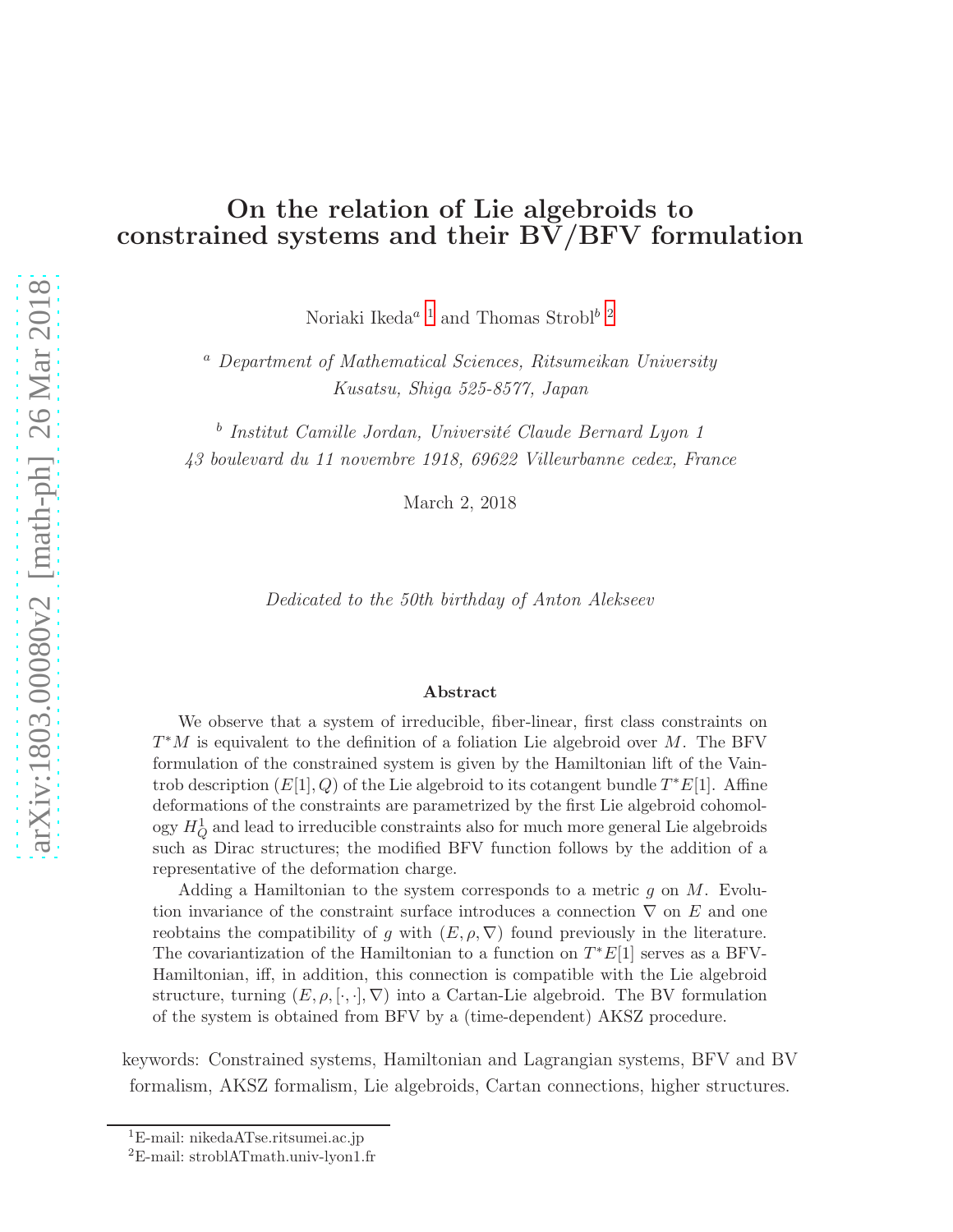1. Constrained systems appear in the Hamiltonian description of gauge theories [\[15,](#page-13-0) [20\]](#page-13-1). In the finite dimensional setting, they consist of an  $n$ -dimensional symplectic manifold  $(N, \omega)$ , a Hamiltonian function  $H \in C^{\infty}(N)$ , and r constraint functions  $\Phi_a$ , satisfying the following compatibility condition: There need to be functions  $\gamma_a^b \in C^{\infty}(N)$  such that

<span id="page-1-0"></span>
$$
\{H, \Phi_a\} = \gamma_a^b \Phi_b \,, \tag{1}
$$

where  $\{\cdot,\cdot\}$  denotes the Poisson bracket induced by the symplectic form  $\omega$ . This requirement ensures that  $H$  is preserved by the Hamiltonian flow of the constraints, at least on-shell, i.e. on the constraint surface  $C := {\Phi_a = 0} \subset N$ , defined as the common zero locus of the constraint functions. Equivalently, it ensures that the Hamiltonian flow of  $H$ , which generates the time evolution of the system, remains on the surface  $C$  always. Next, the Poisson brackets among the constraints play an important role. The most interesting situation occurs when they are of the first class, i.e. when they satisfy

<span id="page-1-1"></span>
$$
\{\Phi_a, \Phi_b\} = C^c_{ab} \Phi_c \tag{2}
$$

for some functions  $C_{ab}^c$  on N. So, a first class constrained system consists of the data  $(N, \omega, H, (\Phi_a)_{a=1}^r)$  such that the compatibility conditions [\(1\)](#page-1-0), [\(2\)](#page-1-1) hold true. We call it topological, if it satisfies  $H|_C = 0$ , i.e. if the Hamiltonian vanishes on the constraint surface.

There is an important question in this context, namely if the set of constraints  $(\Phi_a)_{a=1}^r$  is reducible (redundant) or not. Mathematically, irreducibility—together with a regularity condition to be satisfied by the constraint functions, which we will assume in any case—can be defined as the property that  $\varphi_C^*$  ( $d\Phi_1 \wedge \ldots \wedge d\Phi_r$ ) is everywhere nonzero, where  $\varphi_C: C \to N$  is the canonical embedding map of the constraint surface into the original phase space. Irreducibility of the constraints is easily seen to imply that the restriction of the set of functions  $(\gamma_a^b)_{a,b=1}^r$  and  $(C_{ab}^c)_{a,b,c=1}^r$  to the constraint surface C is uniquely determined by equations [\(1\)](#page-1-0) and [\(2\)](#page-1-1). Also it is an elementary exercise to show that it implies the following equivalence

<span id="page-1-3"></span>
$$
\mu^a \Phi_a = 0 \qquad \Leftrightarrow \qquad \exists \quad \sigma^{ab} = -\sigma^{ba} \quad \text{such that} \quad \mu^a = \sigma^{ab} \Phi_b \,. \tag{3}
$$

We call two sets of irreducible constraints  $(\Phi_a)_{a=1}^r$  and  $(\tilde{\Phi}_a)_{a=1}^r$  equivalent, moreover, if there exist functions  $M_b^a$  on N such that

<span id="page-1-2"></span>
$$
\tilde{\Phi}_a = M_b^a \, \Phi_b \tag{4}
$$

holds true and the matrix  $(M_b^a)_{a,b=1}^r$  is invertible when restricted to C. For an irreducible first class constrained system, we may more generally require the existence of the functions  $(\Phi_a)_{a=1}^r$  locally on N only—with a gluing performed by means of [\(4\)](#page-1-2). Such a system is topological then iff, in addition, (locally)  $H$  can be written as a linear combination of the constraints,  $H = \kappa^a \Phi_a$  for some set  $(\kappa^a)_{a=1}^r$  of (locally defined) functions.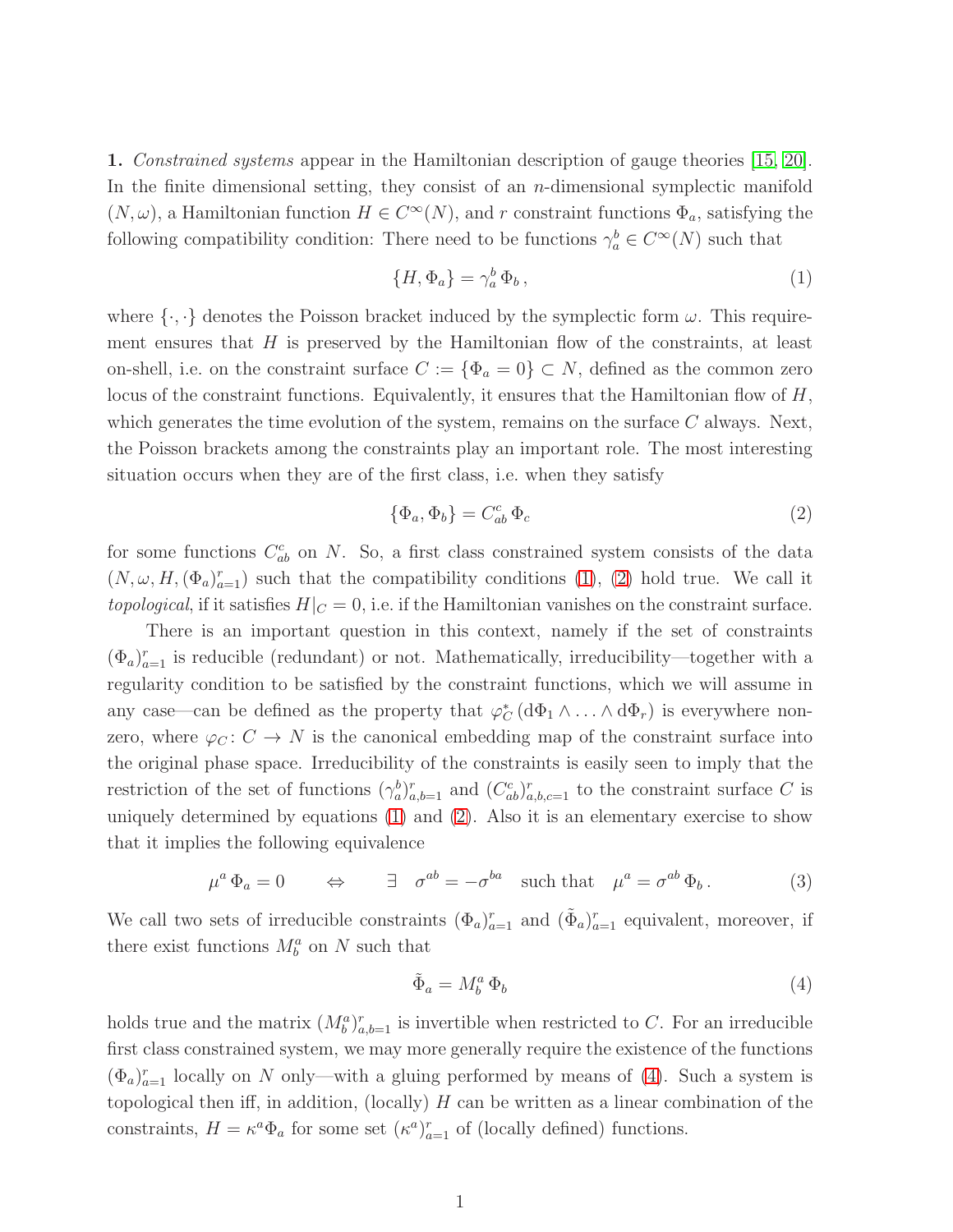2. Lie algebroids are an important notion of contemporary geometry. They consist of a vector bundle  $E \to M$  together with a bundle morphism  $\rho: E \to TM$  as well as a Lie algebra  $(\Gamma(E), [\cdot, \cdot])$  satisfying the Leibniz rule  $[s, f\tilde{s}] = f[s, \tilde{s}] + \rho(s)f \tilde{s}$  for all  $s, \tilde{s} \in \Gamma(E)$ and  $f \in C^{\infty}(M)$ . There is an elegant equivalent way of describing Lie algebroids by means of Z-graded geometry [\[37\]](#page-14-0): Every graded manifold M with local coordinates  $(x^i)_{i=1}^n$  and  $(\xi^a)_{a=1}^r$  of degree zero and one, respectively, are of the form  $\mathcal{M} = E[1]$  for some rank  $r$  vector bundle  $E$ , where the shift by one in the brackets indicates that the fiber-linear coordinates on  $E$ , i.e. sections in  $E^*$ , are considered as degree one odd functions. The most general degree plus one vector field on  $\mathcal M$  has the form:

<span id="page-2-0"></span>
$$
Q = \rho_a^i(x)\xi^a \frac{\partial}{\partial x^i} - \frac{1}{2} C_{ab}^c(x)\xi^a \xi^b \frac{\partial}{\partial \xi^c}.
$$
 (5)

Let  $e_a$  be a local basis in E dual to the basis corresponding to the coordinates  $\xi^a$ , then the data entering Q can be used to define an anchor map  $\rho$  and a bracket by means of  $\rho(e_a) := \rho_a^i \partial_i$  and  $[e_a, e_b] := C_{ab}^c e_c$ . Using the (partially non-trivial) transformation properties of the coefficient functions  $\rho_a^i$  and  $C_{ab}^c$  as induced from (degree-preserving) coordinate changes on  $E[1]$ , we can extend  $\rho$  and the bracket to all sections of E and deduce the Leibniz rule for the bracket. Finally, one verifies that these data satisfy the remaining axioms of a Lie algebroid, iff

<span id="page-2-1"></span>
$$
[Q, Q] \equiv 2Q^2 = 0. \tag{6}
$$

Such a pair  $(M, Q)$  is sometimes called an NQ-manifold [\[35\]](#page-14-1). Identifying functions on  $E[1]$  with sections of  $\Lambda^{\bullet}E^*$ , Q corresponds to a differential  $^E$ d on these E-differential forms, which is a mutual generalization of the de Rham differential (take  $E = TM$ ) and the Chevalley-Eilenberg differential (a Lie algebroid over a point is a Lie algebra).

It is a consequence of the Lie algebroid axioms that  $\rho$  is a Lie algebra morphism:  $[\rho_a, \rho_b] = C_{ab}^c \rho_c$ . Regular Lie algebroids are those where the span of these vector fields has a constant rank and they thus correspond to regular foliations of M. In particular, a *foliation Lie algebroid* is one where  $\rho$  is injective and thus the foliation regular and for every foliation of M there is, vice versa, a unique such a Lie algebroid up to isomorphism. In general, the base M of a Lie algebroid E carries a singular foliation only. A fairly general class of such foliations can be obtained by the (symplectic) leaves of a Poisson manifold, or, more generally, the (presymplectic) leaves of a Dirac manifold. Dirac manifolds can be defined as the base of a rank n Lie algebroid called a Dirac structure. It is obtained as a maximally isotropic, involutive subbundle of an exact Courant algebroid, cf., e.g., [\[36\]](#page-14-2). If one drops the maximality condition, one obtains also lower rank Lie algebroids, with a rank smaller than the dimension of M. We call them *small Dirac structures*.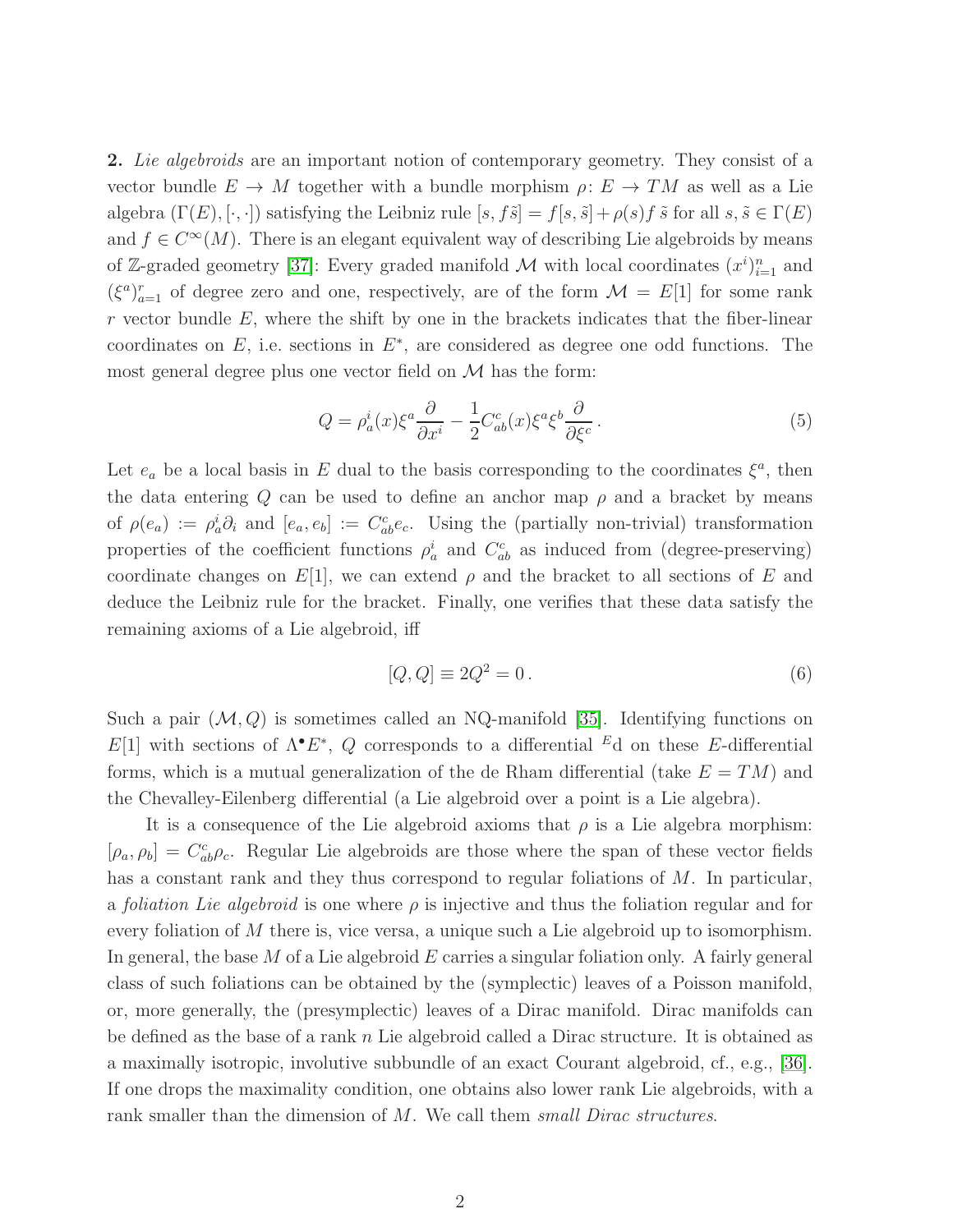**3.** Let  $N = T^*M$ , equipped with its canonical symplectic form  $\omega = dx^i \wedge dp_i$ ; locally,  $(N, \omega)$  is always of this form, but we require this globally now. Then there is a natural grading of functions with respect to fiber-linearity or, equivalently, by the monomial degree in the momenta  $p_i$ . We will now show an *equivalence* between topological, irreducible, first class constrained systems with fiber-linear constraints—up to local equivalence [\(4\)](#page-1-2),

<span id="page-3-1"></span>
$$
\{(T^*M, \omega_{can}, (\Phi_a)_{a=1}^r - \text{linear})\}/\sim\tag{7}
$$

and rank r foliation Lie algebroids  $E \to M$ .

Denote the set of degree k functions by  $C_k^{\infty}(T^*M)$ .  $\Phi_a \in C_1^{\infty}(T^*M)$  implies

<span id="page-3-0"></span>
$$
\Phi_a = \rho_a^i(x) \, p_i \,. \tag{8}
$$

Evidently, the Poisson bracket reduce the degree by one:  $\{p_i, x^j\} = \delta_i^j$  $i<sup>j</sup>$ . Thus the equality [\(2\)](#page-1-1) implies  $C_{ab}^c \in C_0^{\infty}(T^*M) \cong C^{\infty}(M)$ , which is uniquely determined due to the irreducibility condition and the fact that the zero-section of  $T^*M$  is contained in C. This gives the ingredients for the identification with the data of a Lie algebroid in local coordinates. It remains to relate  $Q^2 = 0$  to the properties of the constrained system. Equation [\(2\)](#page-1-1) takes the form  $[\rho_a, \rho_b]^i = C_{ab}^c(x)\rho_c^i$ , which is equivalent to  $Q^2(x^i) = 0$ .

Next we apply [\(2\)](#page-1-1) twice to  $\{\{\Phi_a, \Phi_b\}, \Phi_c\} + \text{cycl}_{abc} = 0$ , which results in

$$
\left(C_{ab}^e C_{ce}^d + \frac{\partial C_{ab}^d}{\partial x^j} \rho_c^j + \text{cycl}_{abc}\right) \Phi_d = 0.
$$
\n(9)

Now it is time to use the consequence [\(3\)](#page-1-3) of the irreducibility condition on the constraints: from the above identity we may deduce (squared brackets imply antisymmetrization in the intermediary indices)

$$
C_{[ab}^e C_{c]e}^d + \rho_{[a}^j C_{bc],j}^d = \sigma_{abc}^{de} \Phi_e
$$
 (10)

for some functions  $\sigma_{abc}^{de}$ , antisymmetric in the lower as well as in the upper indices. Since the left hand side is of degree zero and the right hand side at least of degree one, necessarily

<span id="page-3-2"></span>
$$
C_{[ab}^e C_{c]e}^d + \rho_{[a}^j C_{bc],j}^d = 0.
$$
\n(11)

It is now straightforward to verify that this last equation yields precisely the missing part  $Q^2(\xi^a) = 0$  of the Lie algebroid axioms.

It remains to remark that the equivalence [\(4\)](#page-1-2) takes care of the equivalence of the two sides to not depend on the choice of a chosen frame. Moreover, if the constraints  $(\Phi_a)_{a=1}^r$  are defined globally, the bundle E is trivial. Gluing locally defined constraints as described at the end of  $1$ , we also obtain non-trivial vector bundle structures  $E$ .

Evaluating the irreducibility of the constraints  $(8)$  on the zero-section of  $T^*M$ , one finds that the multi-vector field  $\rho_1 \wedge \ldots \wedge \rho_r$  must be non-zero for every  $x \in M$ . This implies that  $E$  is a foliation Lie algebroid.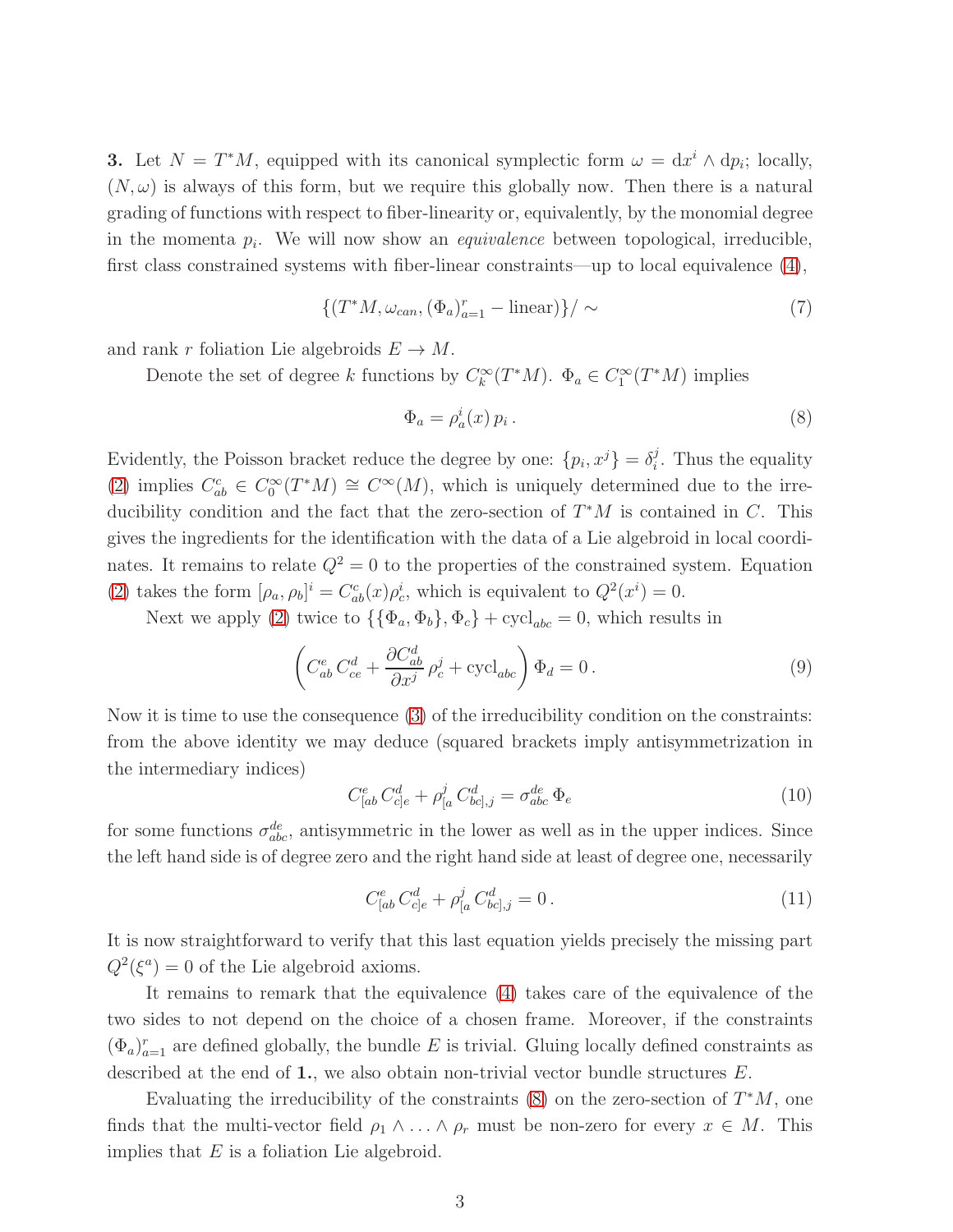4. Given a Lie algebroid, described by means of the odd vector field Q in equation [\(5\)](#page-2-0), we can always consider an *associated constrained system*  $(7)$ ,  $(8)$ . It will satisfy the first class property [\(2\)](#page-1-1), with the structure functions of the Lie algebroid read off from Q.

The constraints now will, however, no more be necessarily irreducible. Assume, for example, that there exist k sections  $(s_I)_{I=1}^k$  which are in the kernel of the anchor map,  $\rho(s_I) = 0$  for all  $I = 1, \ldots, k$ . This is evidently tantamount to the following k reducibility conditions among the constraints:

<span id="page-4-0"></span>
$$
s_I^a \Phi_a = 0 \qquad \forall I = 1, \dots, k. \tag{12}
$$

If one drops the irreducibility condition of the constrained system [\(7\)](#page-3-1), in general we can no more reverse the argument for getting a Lie algebroid from these data. It already starts with the fact that due to equations of the form [\(12\)](#page-4-0) one can no more read off the structure functions for a bracket on  $E$  by means of equation [\(2\)](#page-1-1), these coefficients are not unique now. It is not even clear if they can be chosen to satisfy  $(11)$ , which is necessary for yielding a Lie algebroid structure on  $E$ . In fact, this question is equivalent to the one if there exists a Lie algebroid structure generating a singular foliation  $\mathcal F$  on its base M (here  $\mathcal F$  is the projection from  $T^*M$  to M of the foliation generated by first class constraints). In general, globally this is not always the case in the smooth setting and locally the problem is still open, cf, e.g., [\[30\]](#page-14-3) for a discussion.

On the other hand, under a condition like  $(12)$ , we can introduce a rank k bundle F over M and a bundle map  $t: F \to E$ . If the equations [\(12\)](#page-4-0) parametrize all redundancies between the constraints  $(\Phi_a)_{a=1}^r$ , then  $\Gamma(F) \to \Gamma(E) \to \Gamma(TM)$  becomes an exact sequence. One then may ask oneself, if there is possibly a 3-bracket on this complex, so that the violation of the Jacobi identity for the 2-bracket on  $E$  can be written as the image of this 3-bracket taking values in  $F$ , i.e. up to something exact in the complex, or, in other words, up to homotopy. There can be also dependencies between the dependencies: assume that there are functions  $(g_\alpha^I)_{\alpha=1}^m$  such that  $g_\alpha^I s_I^a = 0 \,\forall \alpha = 1,\ldots,m$  and  $a = 1,\ldots,r$ and then the 3-bracket might be asked to satisfy its higher Jacobi type identity only up to some homotopy again. Evidently such a procedure might be continued and one is led to the realm of higher Lie algebroids or, in the case that the procedure never stops, to Lie infinity algebroids. Such higher Lie algebroids, say a Lie n-algebroid for some  $n > 1$ , can again be described by means of an NQ-manifold, only that now the degrees of local coordinates on the non-negatively graded manifold will be bounded by n instead of by 1.

We thus find that general topological, linearly constrained first class systems [\(7\)](#page-3-1) lead to higher Lie algebroid structures defined over M. This is intimately related to [\[30\]](#page-14-3). In particular, every Lie n algebroid over M gives canonically rise to a topologically constrained system of the form [\(7\)](#page-3-1), together with all its redundancy relations needed for the construction of the corresponding BFV formulation with its ghosts for ghosts etc.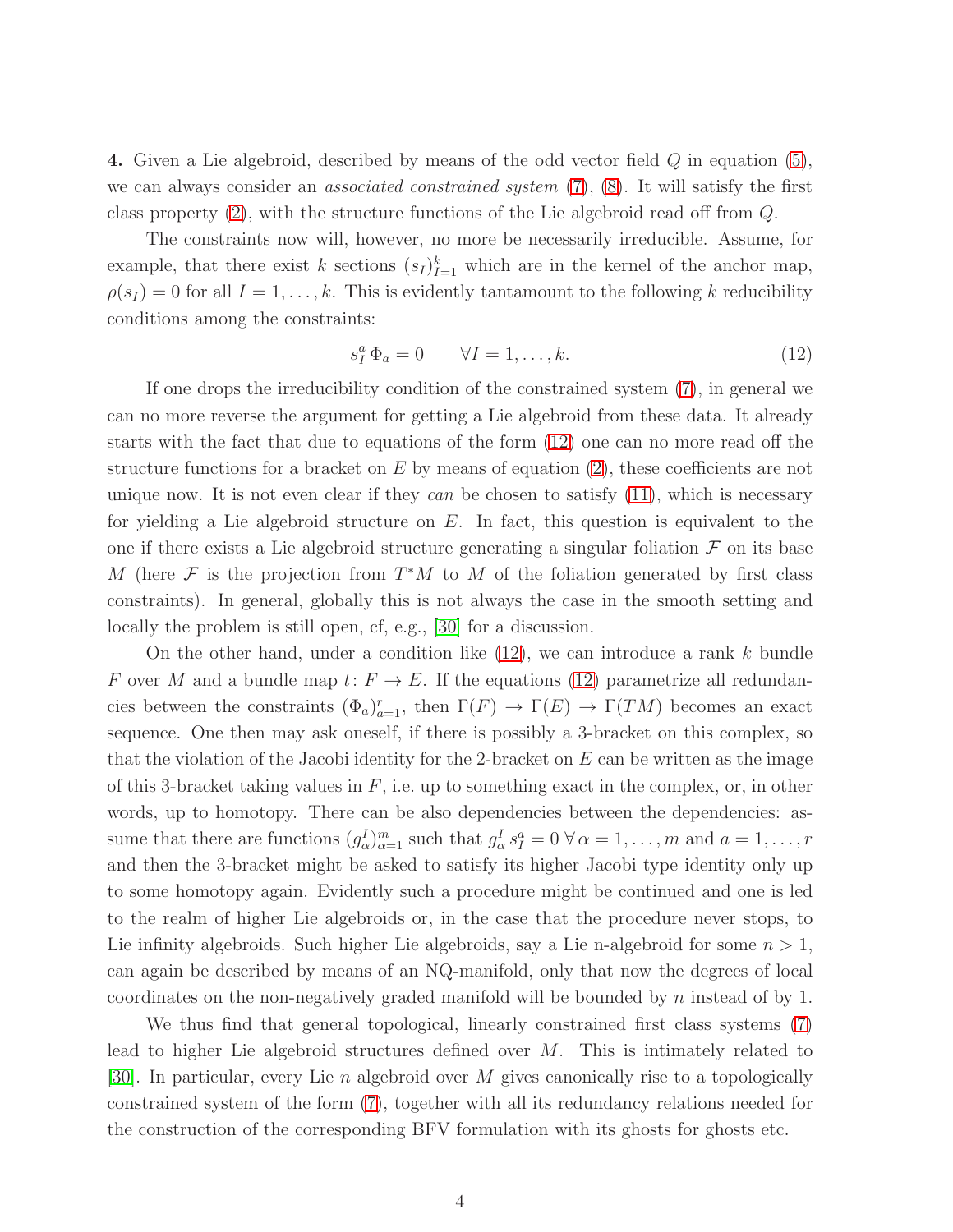5. A straightforward *generalization* of the system [\(7\)](#page-3-1) occurs when one permits the constraints to be polynomials—instead of just monomials—of degree one:  $\Phi_a \in C^{\infty}_{\leq 1}(T^*M)$ . In this case we can write

<span id="page-5-0"></span>
$$
\Phi_a = \rho_a^i(x)p_i + \alpha_a(x). \tag{13}
$$

Assume that the constraint algebra [\(2\)](#page-1-1) is satisfied for them for structure functions  $C_{bc}^{a}(x)$ which, together with the coefficients  $\rho_a^i(x)$ , come from a Lie algebroid on a bundle E over M. Then  $\alpha_a$  can be considered as the components of an E-1-form,  $\alpha = \alpha_a(x)e^a$ , where  $e^a$  is a basis dual to the chosen one on E used in the local coordinate system underlying [\(5\)](#page-2-0). The condition [\(2\)](#page-1-1) now becomes equivalent to the following natural condition on  $\alpha$ ,

$$
{}^{E}d\alpha = 0. \tag{14}
$$

On the other hand,  $\alpha$  is determined by [\(13\)](#page-5-0) only up to additions of the form  $\alpha_a \mapsto$  $\alpha_a + \rho_a^i(x)\partial_i f(x)$ , since redefining  $p_i$  by the gradient of a function on M does not modify the symplectic form. Since such additions to  $\alpha$  are the <sup>E</sup>d-exact ones, we see that affine deformations of first class constraints [\(8\)](#page-3-0) are parametrized by Q-cohomology of the Lie algebroid at degree one,

$$
[\alpha] \in H_Q^1(E[1]). \tag{15}
$$

The interest in this construction lies also in the fact that the affine constraints permit to host much more general Lie algebroids. For example, for every Dirac structure, there exist cohomology classes  $\alpha$  such that the first class constraints [\(13\)](#page-5-0) become irreducible. We leave the proof of this statement to the reader. On the other hand, the (constant) structure functions of Lie algebra bundles or, more generally, the Lie algebra in the kernel of the anchor map, will never be reflected in the Poisson brackets of the associated constraints. So there the relation of Lie algebroids to constrained systems finds its limitations.

We conclude this section with a somewhat more abstract and in particular coordinate independent reformulation of the constraints. For a fixed Lie algebroid  $E$ , the constraints [\(13\)](#page-5-0) can be seen as a Lie algebra morphism

<span id="page-5-1"></span>
$$
\Phi\colon (\Gamma(E), [\cdot, \cdot]) \to (C^{\infty}_{\leq 1}(T^*M), \{\cdot, \cdot\}), \quad s \mapsto \rho(s) + \langle \alpha, s \rangle. \tag{16}
$$

Here the vector field  $\rho(s) \in \Gamma(TM)$  and the function  $\langle \alpha, s \rangle \in C^{\infty}(M)$  are considered as functions of degree one and zero on  $T^*M$ , respectively. Both Lie algebras in [\(16\)](#page-5-1) are acted upon by the ring of functions  $C^{\infty}(M)$ . The validity of the corresponding Leibniz rules lifts the above morphism to a morphism of Lie-Rinehart algebras [\[32\]](#page-14-4). In this language, the constraints are irreducible, iff the zero level set of the image of  $\Phi$  is a codimension r coisotropic submanifold in  $T^*M$ . For linear constraints,  $\alpha = 0$ , the existence of reducibility conditions of the form [\(12\)](#page-4-0) is equivalent to the injectivity of the map [\(16\)](#page-5-1). In the affine case, the situation is more intricate and what counts for irreducibility is injectivity of the map  $\Phi$  when restricted to a particular subset of sections in E.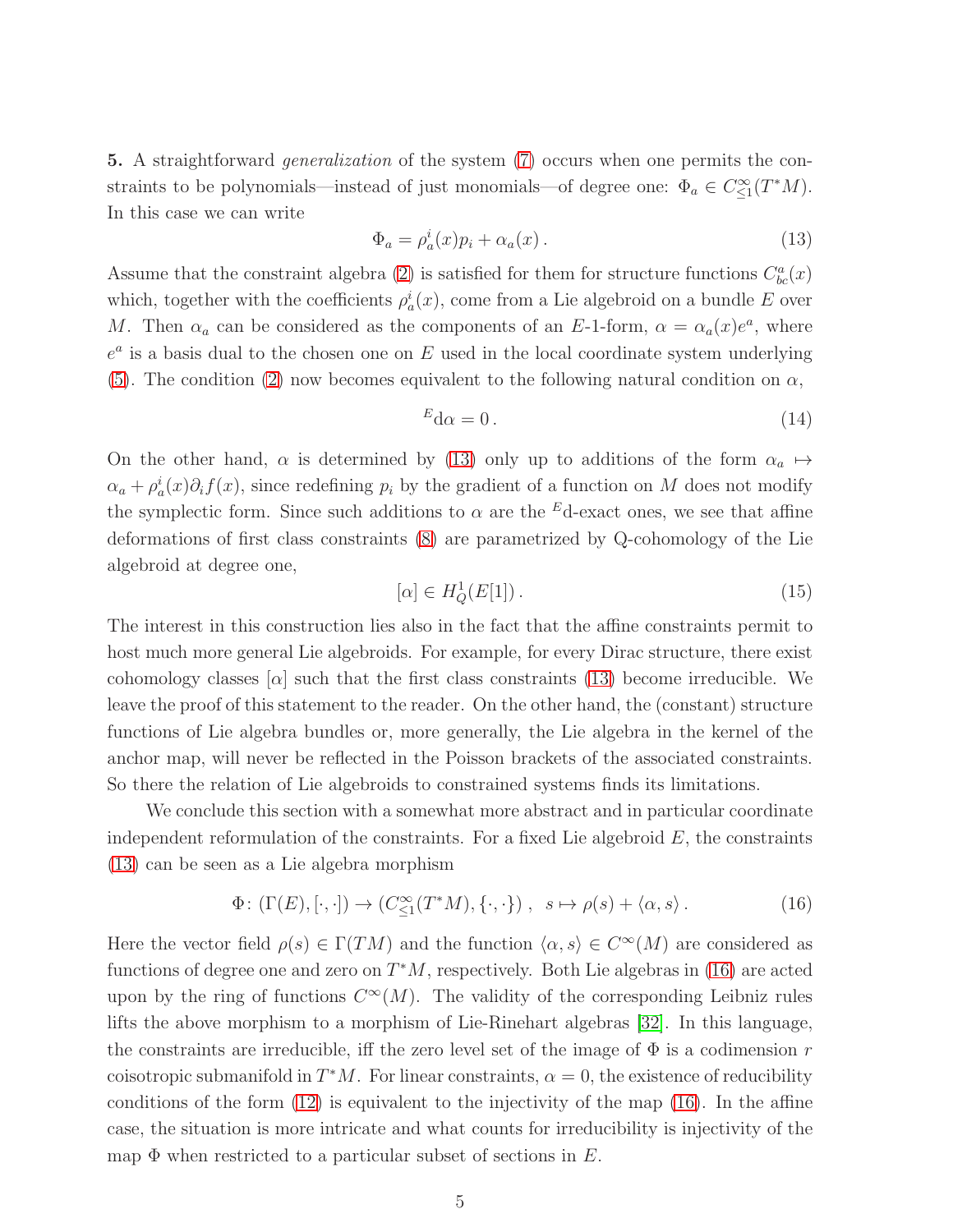**6.** We obtain a non-topological theory, if we add a *Hamiltonian H* to the system [\(7\)](#page-3-1). The physically most relevant case is where  $H \in C_2^{\infty}(T^*M)$ ,

<span id="page-6-1"></span>
$$
H = \frac{1}{2}g^{ij}(x)p_i p_j , \qquad (17)
$$

and the matrix  $g^{ij}$  has an inverse corresponding to a metric g on M. We now want to analyze what the consistency condition [\(1\)](#page-1-0), standard within the context of constrained systems, translates into for the metric on the base M of the corresponding Lie algebroid  $E$ —for simplicity, we again assume irreducibility of the constraints here so that E is a foliation Lie algebroid. For degree reasons,  $\gamma_b^a$  needs to be linear in the momenta:  $\gamma_b^a = \gamma_b^{ai}(x) p_i$ . Moreover, it is obvious from equation [\(1\)](#page-1-0) that these coefficients do not transform like a tensor with respect to a change of basis [\(4\)](#page-1-2); introducing  $\omega_{bi}^a = g_{ij} \gamma_b^{aj}$  $_{b}^{aj}$ ,  $\omega_b^a \equiv \omega_{bi}^a(x) dx^i$  transforms instead precisely like the 1-forms of a connection  $\nabla$  on E.

Thus the compatibility condition [\(1\)](#page-1-0) will translate into a condition between the metric q on M, the anchor  $\rho$  of the bundle E, and the connection  $\nabla$ . In fact,  $\nabla$  and  $\rho$  can be combined to define an  $E$ -connection on  $TM$ , i.e. a connection where one derives vector fields v on M along sections s of E:  $^E\nabla_s v := \mathcal{L}_{\rho(s)}v + \rho(\nabla_v s)$ . The dynamical consistency of the constrained system now turns into the geometrical compatibility equation

<span id="page-6-0"></span>
$$
{}^{E}\nabla g = 0, \qquad (18)
$$

which has to hold true for *some* connection  $\nabla$ . The condition [\(18\)](#page-6-0) was already obtained in the context of gauging sigma models in  $d+1$  spacetime dimensions within the Lagrangian formalism [\[27\]](#page-14-5). The consideration above is the Hamiltonian counterpart of that analysis for  $d = 0$  and reinforces the observation made there from yet this second point of view: Rewriting [\(18\)](#page-6-0) into the equivalent  $\mathcal{L}_{\rho_a}g=\omega_a^b\vee\iota_{\rho_b}g$ , one sees that the vector fields  $\rho_a$  do not need to be Killing vectors of the metric for the existence of a gauge theory—here: for the consistency of the first class constrained system. The Hamiltonian equation [\(1\)](#page-1-0) explains well the heuristic meaning: When going along the leaves of the foliation, only those components of the (inverse) metric which go along the leaves may change. We refer to [\[28,](#page-14-6) [29\]](#page-14-7) for a purely geometrical analysis of this and similar compatibility equations; there it is shown, e.g., that for an arbitrary Lie algebroid the condition [\(18\)](#page-6-0) implies that the (possibly singular) foliation on M induced by  $(E, \rho)$  is Riemannian with respect to g.

It was one of Dirac's brilliant ideas [\[15\]](#page-13-0) that, in a constrained Hamiltonian system, it is advisable to replace the original Hamiltonian  $H$  by its extension

$$
H^{ext}(x^i, p_i, \lambda^a) := H(x, p) + \lambda^a \Phi_a(x, p), \qquad (19)
$$

where  $\lambda^a$  are arbitrary Lagrange multiplier coordinates. Choosing them to be linear in p, we see yet from another perspective that  $g^{-1}$  can be changed arbitrarily along the directions generated by  $\rho$ ; only its transversal components are physical or of relevance.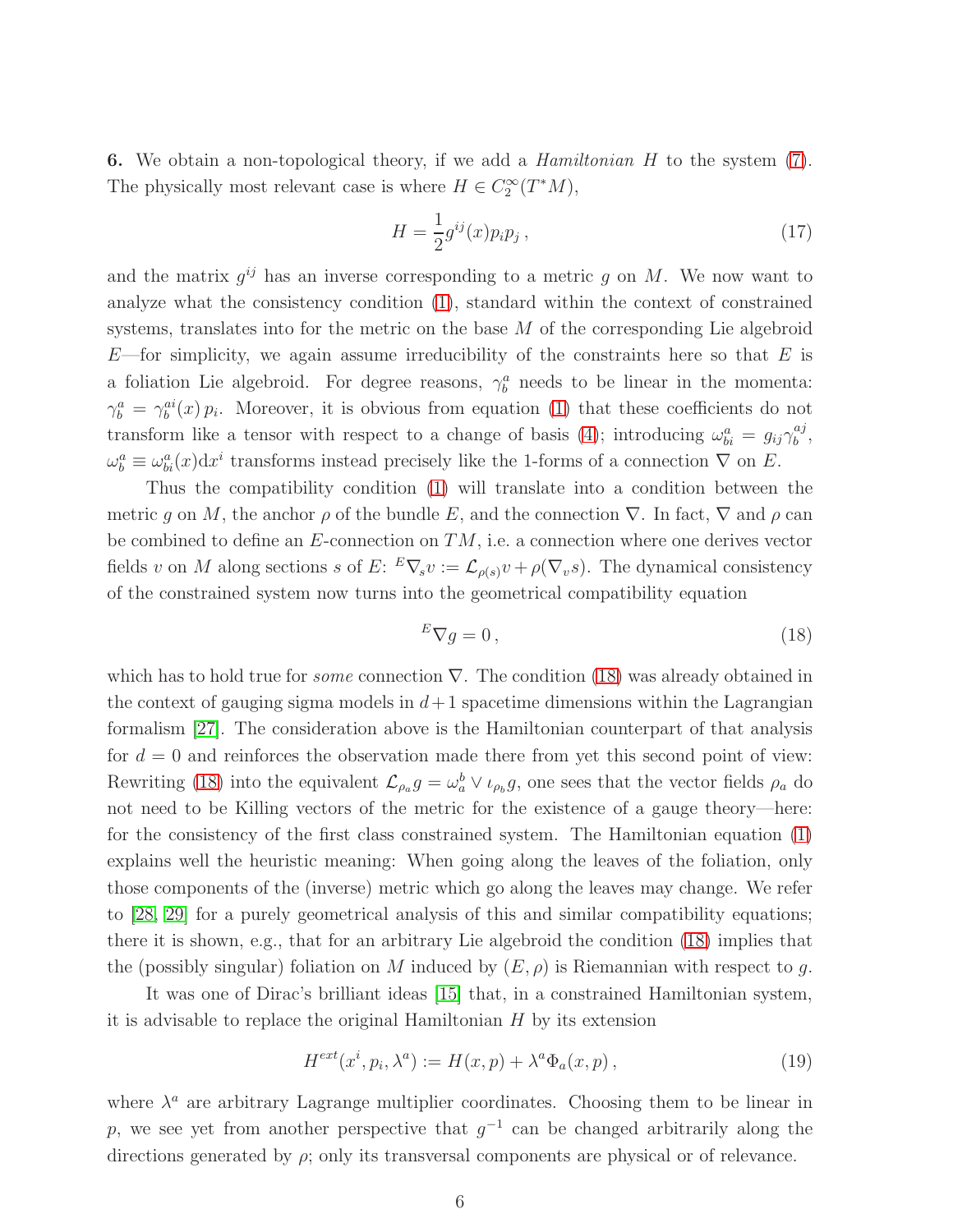7. Let us now consider a combination of the last two items, generalizing simultaneously the Hamiltonian to also be a *polynomial*:  $\Phi_a \in C^{\infty}_{\leq 1}(T^*M)$  and  $H \in C^{\infty}_{\leq 2}(T^*M)$ . Thus the constraints  $\Phi_a$  are of the form [\(13\)](#page-5-0) and H can be parametrized according to

<span id="page-7-1"></span>
$$
H = \frac{1}{2}g^{ij}(x)p_i p_j + \beta^i(x)p_i + V(x).
$$
 (20)

We can get rid of the term linear in the momenta,  $\beta^i \mapsto 0$ , at the expense of redefining the potential V and the E-1-forms  $\alpha$  and simultaneously twisting the symplectic form  $\omega_{can}$ by a magnetic field  $B = dA \in \Omega^2(M) \subset \Omega^2(T^*M)$ , were  $A = A_i(x)dx^i$  and  $A_i = g_{ij}\beta^j$ :

$$
\omega = \omega_{can} + B. \tag{21}
$$

Permitting B of non-trivial cohomology, corresponds to a Wess-Zumino term in  $d = 0+1$ .

Due to  $\{p_i, p_j\} = B_{ij}$ , the first class property of the affine constraints now requires

<span id="page-7-0"></span>
$$
{}^{E} \mathbf{d}\alpha = \rho^*(B). \tag{22}
$$

Here  $\rho^*$  is the map induced by the dual of the anchor, mapping ordinary differential forms to E-differential forms. In particular,  $\rho^*(B) = \frac{1}{2} B_{ij} \rho_a^i \rho_b^j$  $\int_{b}^{j} \xi^{a} \xi^{b} \in \Gamma(\Lambda^{2} E^{*}) \equiv E\Omega^{2}(M).$ It is a nice exercise to show that  $\rho^*$  is a chain map, thus descending to cohomology,  $\rho^* \colon H^p_{deRham} \to H^p_Q(E[1])$ . Equation [\(22\)](#page-7-0) then implies that the choice of the deRham cohomology class of B is restricted to lie in the kernel of  $\rho^*$ . Otherwise the associated constrained system is obstructed to be of the first class. For every permitted choice of B, however, like for the original  $B = dA$ , equation [\(22\)](#page-7-0) shows that the affine deformations of the constraints form again a torsor over  $H_Q^1(E[1])$ .

Let us now consider the dynamics. The consistency condition [\(1\)](#page-1-0) now not only introduces a connection on E, but in addition also a section  $\tau \in \Gamma(\text{End}(E))$ :

$$
\gamma_b^a = \omega_{bi}^a g^{ij} p_j + \tau_b^a \,. \tag{23}
$$

Equation [\(1\)](#page-1-0) then gives three conditions by considering it to second, first, and zeroth order in the momenta. To second order, we find the unaltered condition [\(18\)](#page-6-0) on the metric g. To first order we get a constraint on the system of constraints, in addition to [\(22\)](#page-7-0): It relates the exterior covariant derivative of  $\alpha$  induced by  $\nabla$ ,  $D\alpha \in \Gamma(E^* \otimes T^*M)$ , to the anchor map  $\rho$ , now viewed upon as a section of  $E^* \otimes TM$ :

$$
D\alpha + (\tau^t \otimes g_b)\rho = 0, \qquad (24)
$$

where  $\tau^t: E^* \to E^*$ , the transposed of  $\tau$ , and  $g_{\flat}: TM \to T^*M, v \mapsto \iota_v g$ , as maps on the corresponding sections. And to zeroth order one finds that the potential  $V$  has to satisfy

$$
{}^{E}dV = \tau(\alpha). \tag{25}
$$

In other words,  $\tau$  is seen to govern the violation of covariant constancy of  $\alpha$  and, simultaneously, the deviation of  $V$  to be a Casimir function on  $M$ .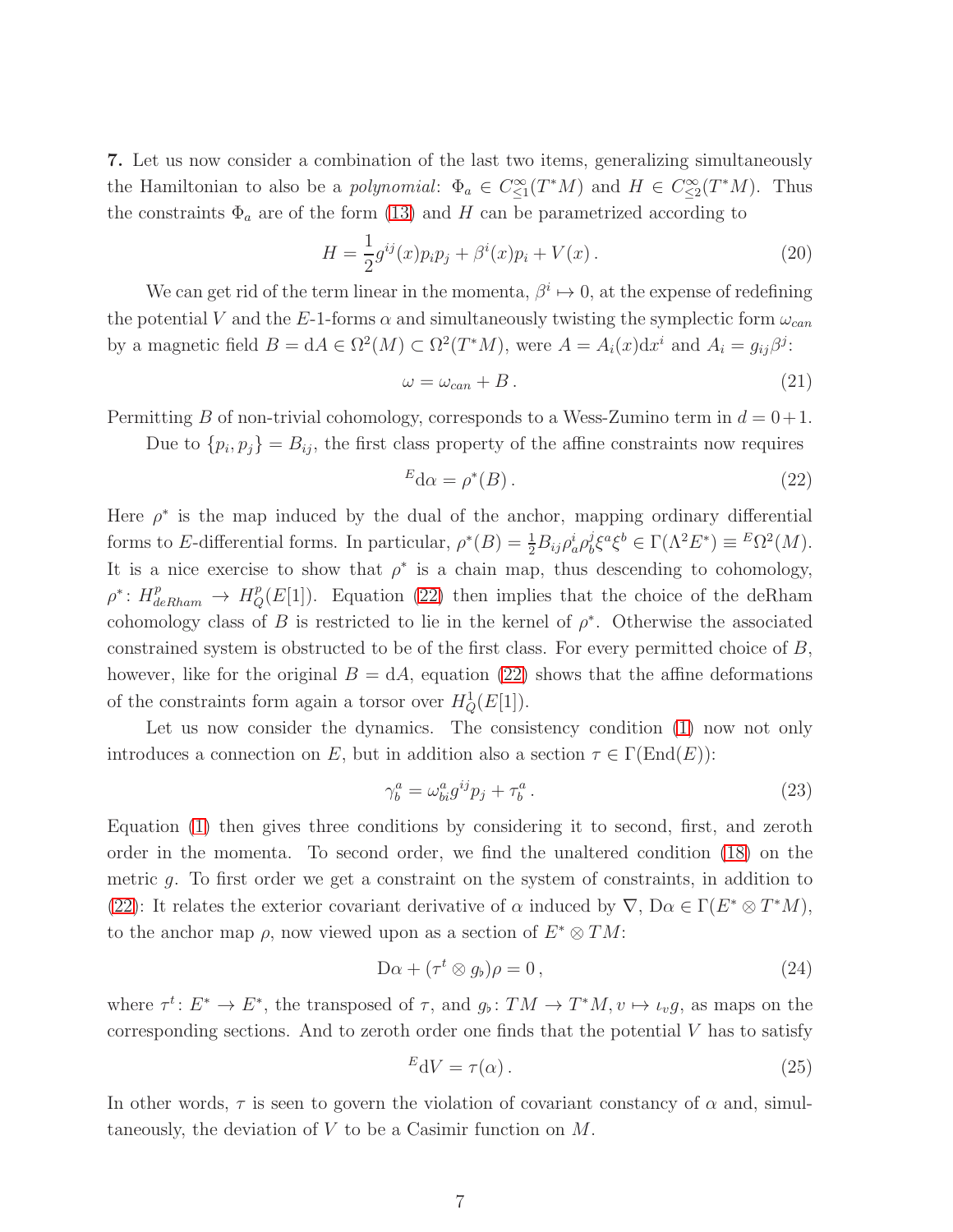8. We now turn to the *BFV formulation* [\[17,](#page-13-2) [4\]](#page-12-0) of the constrained system. Consider  $\mathcal{N} = T^*(E[1])$  for some Lie algebroid E. As every cotangent bundle, it carries a symplectic form  $\omega_{\mathcal{N}}$ . Also there is a canonical lift of vector fields on the base to Hamiltonian functions: one just reinterprets the sections of the tangent bundle as (fiber-linear) functions on the cotangent bundle  $(v^{i}(x)\partial_{i} \cong v_{Ham} \equiv v^{i}(x)p_{i}).$  For the vector field [\(5\)](#page-2-0) on E[1] this yields

<span id="page-8-0"></span>
$$
Q_{Ham} = \rho_a^i(x)\xi^a p_i - \frac{1}{2}C_{ab}^c(x)\xi^a \xi^b \pi_c,
$$
 (26)

where  $p_i$  and  $\pi_a$  are the momenta conjugate to  $x^i$  and  $\xi^a$ , respectively. The momenta carry the same ghost degree as the derivatives they stand for, i.e. 0 and -1, respectively. Due to [\(6\)](#page-2-1) and the fact that there are no degree 2 constants, [\(26\)](#page-8-0) satisfies  $\{Q_{Ham}, Q_{Ham}\}_\mathcal{N} = 0.$ The BFV formulation of an irreducible topological constrained system [\(7\)](#page-3-1) is then simply

<span id="page-8-2"></span>
$$
\left(\mathcal{N}_{BFV} = T^*E[1], \ S_{BFV} = Q_{Ham}, \ (\cdot, \cdot)_{BFV} = \{\cdot, \cdot\}_{\mathcal{N}}\right). \tag{27}
$$

The classical master equation of the constrained system is satisfied by construction:

<span id="page-8-3"></span>
$$
(S_{BFV}, S_{BFV})_{BFV} = 0.
$$
\n
$$
(28)
$$

This equation also holds true for the case that one considers the constrained system [\(7\)](#page-3-1) for an arbitrary Lie algebroid  $E$ , cf. 4. above. However, for E non-foliation, [\(26\)](#page-8-0) is not a valid BFV function. Whenever the reduced phase space  $N^{red}$ , i.e. the quotient of C by the foliation generated by the constraints, is smooth, one requires an isomorphism

<span id="page-8-1"></span>
$$
H_{BFV}^{0} \cong C^{\infty}(N^{red})
$$
\n(29)

Here  $H^0_{BFV}$  denotes the BFV-cohomology at degree 0.  $C^{\infty}(N^{red})$  contains the "physical observables". E.g., [\(1\)](#page-1-0) ensures that H descends to  $N^{red}$ , it is interpreted as the "energy" of the system. In physical applications,  $N^{red}$  is almost never smooth and even if it were, it would not permit a useful direct description. Thus, one prefers to work with the redundant description of the original constrained system or the cohomological approach of the enlarged  $B(F)V$  phase space. This latter point of view then proves particularly powerful for quantization. Even if in general  $N^{red}$  is not smooth, the validity of [\(29\)](#page-8-1) for every smooth  $N^{red}$  is the lithmus test for the physical acceptability of the BFV formulation.

Lie algebroids with redundancies of their constraints such as in  $(12)$  fail this test when using [\(26\)](#page-8-0). However, under some technical assumptions, they can be reinterpreted also as higher Lie algebroids with vanishing higher brackets, but over a non-trivial complex. For higher Lie algebroids the description in terms of an NQ-manifold  $(M, Q)$  introduces further graded variables, where M is now strictly bigger than  $E[1]$ . Then indeed,  $S_{BFV}$ can again be identified with the Hamiltonian  $Q_{Ham}$  on  $\mathcal{N} = T^*\mathcal{M}$ . This shall be made explicit elsewhere. Interestingly, also on the purely mathematical side, higher Lie algebroids are more useful than ordinary ones for finding invariants associated to a singular foliation, even if this foliation happens to be generated by a normal Lie algebroid, cf. [\[30\]](#page-14-3).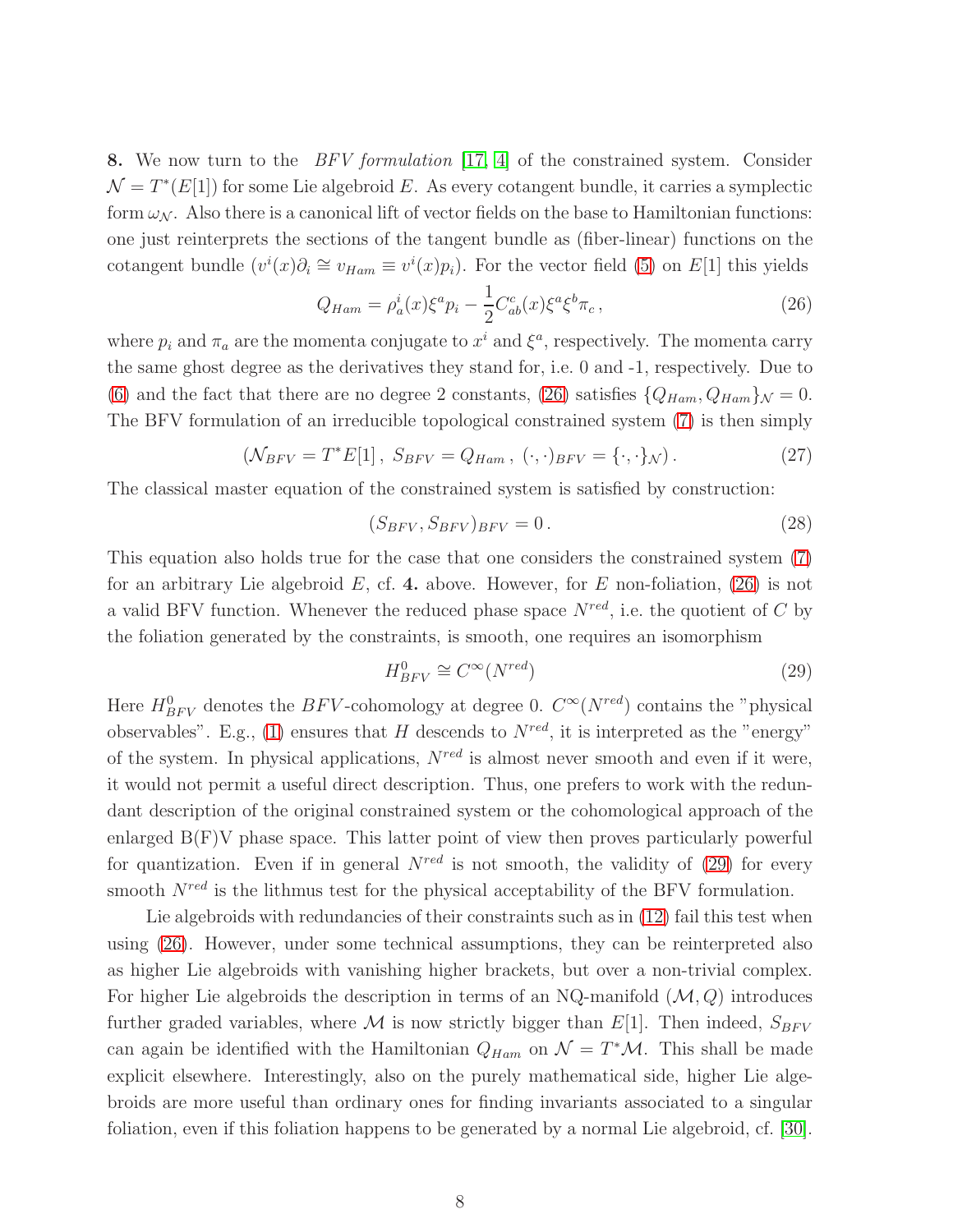**9.** Let us now look at the *non-topological generalization* of the previous item. For this we need to find the BFV-extension of the Hamiltonian function H induced by a metric. We first observe that [\(17\)](#page-6-1) does not define a function on our BFV-phase space [\(27\)](#page-8-2) yet. The reason is easy to find: the vector fields  $\partial_i$  on M need a connection  $\nabla$  to be lifted to  $E \to M$ . This leads to the covariant derivative  $\nabla_i \equiv \partial_i - \omega_{ai}^b \xi^a \partial_a$  instead, where  $\xi^a$ corresponds to a basis of (local) sections on  $E^*$ , viewed as fiber coordinates on E. Viewing, for each fixed index *i*, the corresponding vector field on  $E$  as a function on  $T^*E$ —or its shifted version  $T^*(E[1])$ —we obtain the covariantized momenta

$$
p_i^{\nabla} := p_i - \omega_{ai}^b \xi^a \pi_b \,. \tag{30}
$$

Equivalently, one is led to such an expression by regarding the transformation of the momenta in  $\omega_{BFV} = dx^i \wedge dp_i + d\xi^a \wedge d\pi_a$  with respect to the point transformations  $x^i \mapsto x^i$ ,  $\xi^a \mapsto M_b^a(x)\xi^a$ . Thus the covariantization of the Hamiltonian [\(17\)](#page-6-1) is simply

$$
H_{cov} = \frac{1}{2} g^{ij}(x) p_i^{\nabla} p_j^{\nabla} \qquad \in C^{\infty}(T^*(E[1]))\,. \tag{31}
$$

Note that this is an expression of total degree zero, but a polynomial of ghost degree two. To serve as the BFV-extension of H, this expression needs to be BFV-invariant. A somewhat lengthy but straightforward calculation, with which we do not want to bore the reader, shows, however, that, without any further conditions than those found already before, one has

$$
(S_{BFV}, H_{cov}) = -g^{ij}p_i^{\nabla} S^c_{jab} \xi^a \xi^b \pi_c.
$$
 (32)

Here  $S^c_{jab}$  are the components of a tensor  $S \in \Gamma(T^*M \otimes E \otimes \Lambda^2 E^*)$  that was found first in [\[31\]](#page-14-8). It was shown in [\[28\]](#page-14-6) that S vanishes, iff the connection  $\nabla$  is compatible with the Lie algebroid structure on E, i.e. iff  $(E, \rho, [\cdot, \cdot], \nabla)$  is a *Cartan*-Lie algebroid [\[9\]](#page-13-3).

We can now ask for the BFV reformulation of the constrained system in the case that the constraints and the Hamiltonian are only affine, see the formulas [\(13\)](#page-5-0) and [\(20\)](#page-7-1). Again we only present the result of this investigation. In the case that all the structural equations found already before are satisfied and that the connection satisfies the Cartan compatibility condition [\[9\]](#page-13-3), the non-topological BFV-formulation of the constrained system takes the form:

<span id="page-9-0"></span>
$$
\mathcal{N}_{BFV} = T^*E[1],
$$
  
\n
$$
\omega_{BFV} = dx^i \wedge dp_i + B + d\xi^a \wedge d\pi_a,
$$
  
\n
$$
S_{BFV} = Q_{Ham} + \alpha,
$$
  
\n
$$
H_{BFV} = H_{cov} + V.
$$
\n(33)

Here  $\alpha = \alpha_a \xi^a$  and the 2-form B on M is canonically pulled back to a 2-form on  $T^*(E[1])$ .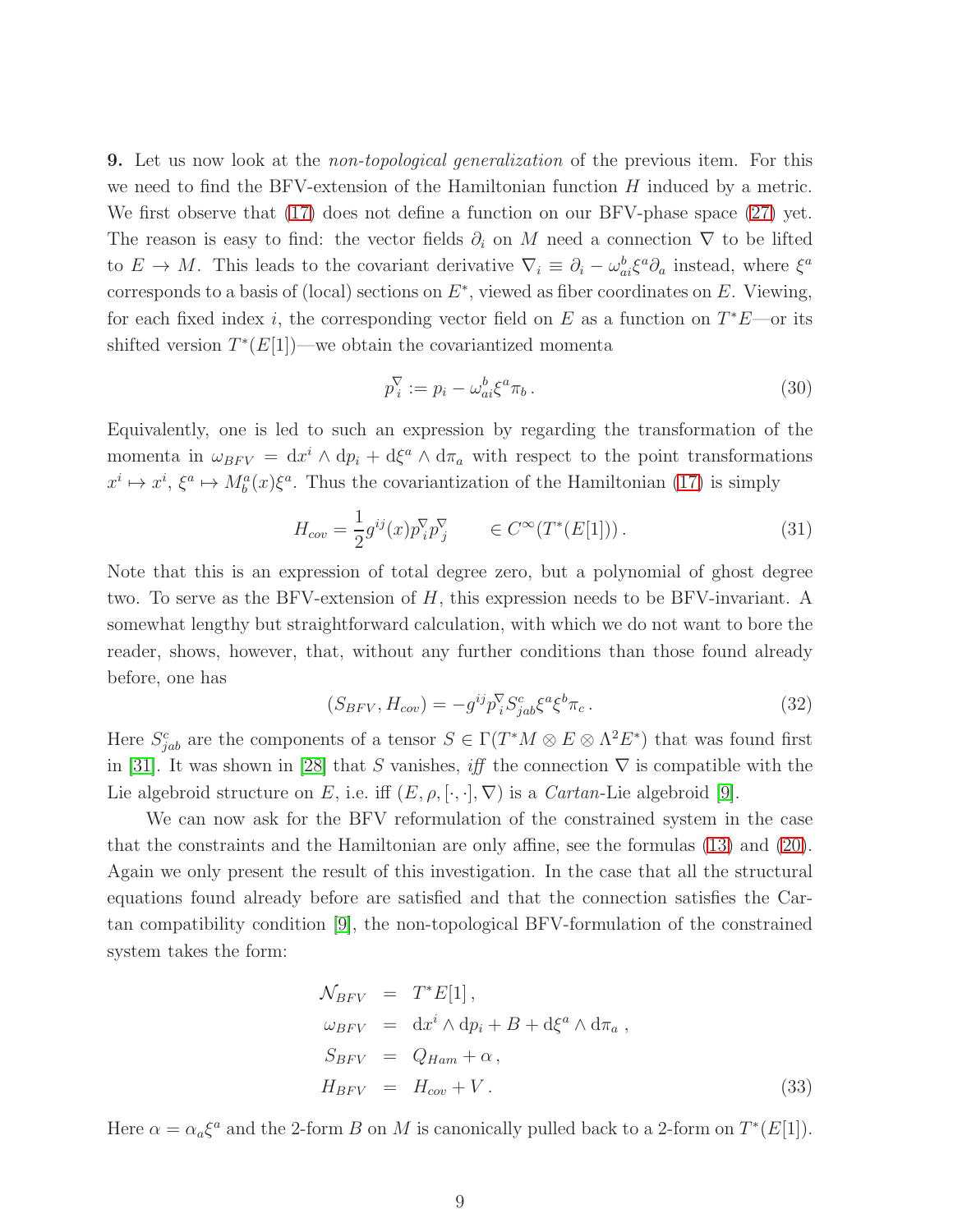10. The BFV form of a physical theory is the Hamiltonian counterpart of its BV form [\[5,](#page-12-1) [6\]](#page-12-2), which is related to the Lagrangian formulation of the theory. There exist general formulas, cf., e.g., [\[20\]](#page-13-1), of how to obtain the BV formulation for a given set of BFV data, in our case the formulas [\(33\)](#page-9-0) above. Most elegantly [\[18\]](#page-13-4), the transition from BFV to BV can be performed as an AKSZ procedure  $[2]$  (see also  $[11, 33, 22]$  $[11, 33, 22]$  $[11, 33, 22]$  for AKSZ and  $[7, 8, 19]$  $[7, 8, 19]$  $[7, 8, 19]$ ) and references therein for the present context).

Recall that in the AKSZ formalism, one needs a source  $Q$ -manifold  $S$  with an integration measure. In our case this is  $S = T[1]\mathbb{R} \ni (t, \theta)$ , the super-time manifold, together with its deRham differential  $d_{\mathbb{R}} \equiv \theta \frac{d}{dt}$  and standard integration. To avoid boundary contributions, one may use  $S = T[1] \mathbb{S}^1$  or impose appropriate boundary conditions.

The target  $\mathcal T$ , on the other hand, is a PQ-manifold, i.e. a  $Q$ -manifold with compatible, homogeneous symplectic form  $\Omega$ ; this means, in particular, that the odd, degree plus one vector field Q has a Hamiltonian function  $\mathcal{Q}, Q = \{Q, \cdot\}_\Omega$ . If  $\Omega$  has non-zero degree, it automatically has a symplectic potential, otherwise we need to impose it—or deal with Wess-Zumino terms. In our case, we choose  $\Omega = \omega_{BFV}$ , which, for exact magnetic field  $B = dA$ , also has a symplectic potential; for simplicity, we put B to zero from now on. In some physical systems one needs to consider time-dependent Hamiltonians. In our case, this applies to the Hamiltonian  $\mathcal{Q}$ , which depends at least on the odd part  $\theta$  of super-time:

$$
\mathcal{Q} = S_{BFV} + \theta \, H_{BFV} \,, \tag{34}
$$

a combination [\[7,](#page-12-4) [8\]](#page-13-7), which is nilpotent with respect to the BFV-bracket by construction.

Now, the BV manifold  $\mathcal{N}_{BV}$  is the mapping space of all (not necessarily degreepreserving) supermaps from the source S to the target  $\mathcal{T}$ , i.e.

$$
\mathcal{N}_{BV} := \underline{\text{Hom}}(T[1]\mathbb{R}, \mathcal{N}_{BFV}).
$$
\n(35)

The degree minus one BV symplectic form is obtained from the degree zero BFV form as follows,

$$
\omega_{BV} = \int_{T[1]\mathbb{R}} dt \wedge d\theta \, \text{ev}^*(\omega_{BFV}). \tag{36}
$$

Here we used the evaluation map ev:  $S \times N_{BV} \rightarrow \mathcal{T}$ . Denoting the superfields on supertime by corresponding capital letters, so that, e.g.,  $P_i(t, \theta) \equiv p_i(t) + \theta p_i^{odd}(t)$ , the BVfunctional now takes the typical AKSZ form:

$$
S_{BV} = \int_{T[1]\mathbb{R}} \mathrm{d}t \wedge \mathrm{d}\theta \left( P_i \mathrm{d}_{\mathbb{R}} X^i - \Pi_a \mathrm{d}_{\mathbb{R}} \Xi^a - \mathrm{ev}^* \mathcal{Q} \right) \tag{37}
$$

Note that this "AKSZ-type" theory is far from always topological; in fact, we just showed that we can describe every physical system with a Hamiltonian formulation in this way. The target Hamiltonian  $\mathcal{Q}$  is time-dependent in general and even for a conservative system still depends on time's super-partner  $\theta$ .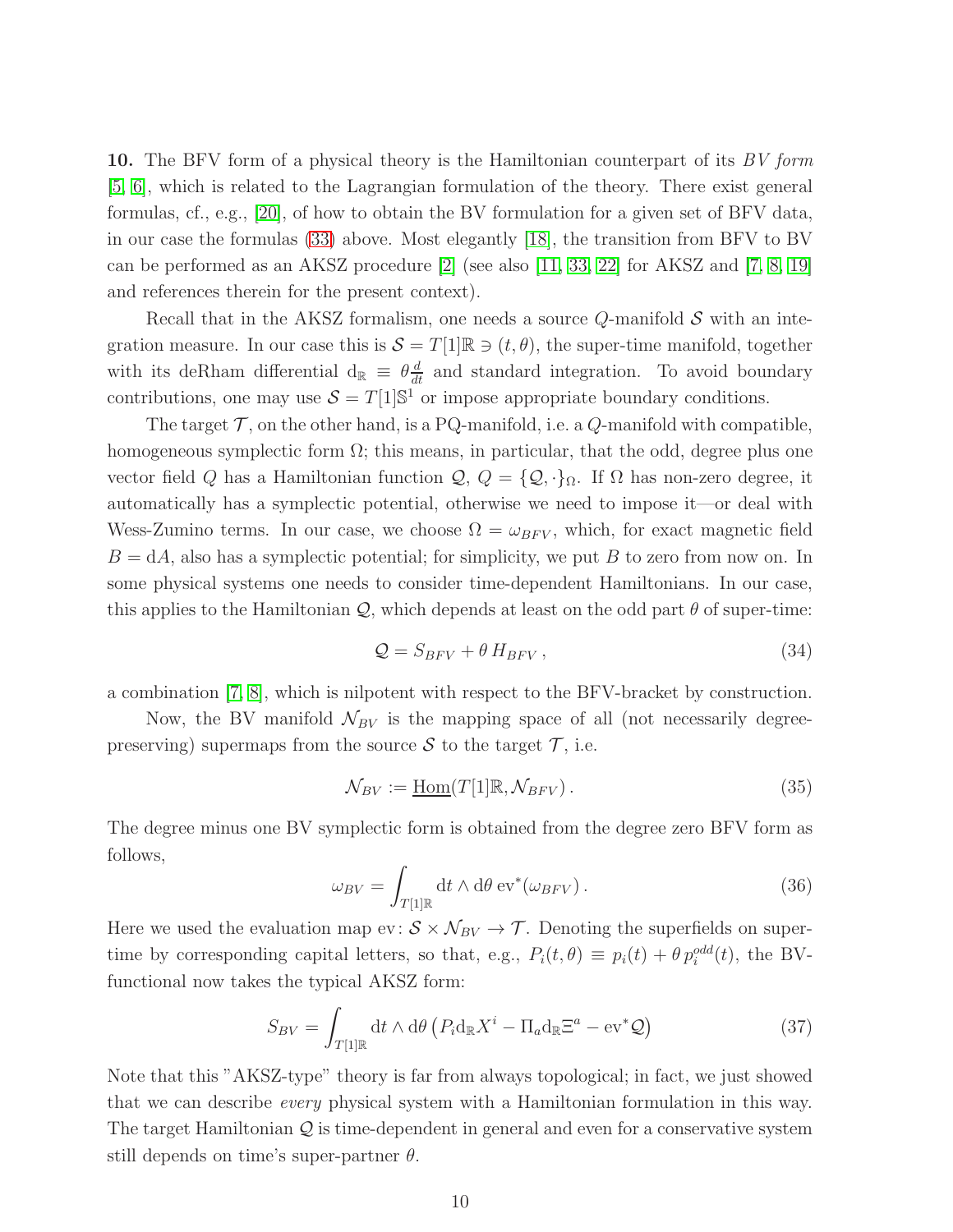11. Much of what we wrote can be generalized straightforwardly to *field theories* defined over a space  $\Sigma$  of arbitrary dimension d, the discussion up to here corresponding to  $d = 0$ . Assume, for example, that one has a first class constrained system of some topological field theory with the constraints satisfying

<span id="page-11-0"></span>
$$
\{\Phi_a(\sigma), \Phi_b(\sigma')\} = \delta(\sigma - \sigma')C_{ab}^c(X(\sigma))\Phi_c(\sigma)
$$
\n(38)

where  $\sigma, \sigma' \in \Sigma$  and  $X : \Sigma \to M$  is part of the phase space variables for some target space manifold M. The mere fact we need to know is that  $C_{ab}^c(x)$  are structure functions of some Lie algebroid E over M in some local choice of basis  $e_a$  of sections of E and that for every  $f \in C^{\infty}(M)$ , one has

<span id="page-11-1"></span>
$$
\{\Phi_a(\sigma), f(X(\sigma'))\} = \delta(\sigma - \sigma')\left(\rho_a f\right)(X(\sigma))\tag{39}
$$

where  $\rho_a \in \Gamma(TM)$  are the vector fields that one obtains when evaluating the anchor map  $\rho: E \to TM$  on the basis vectors  $e_a$ . Then, the minimal BFV-functional

<span id="page-11-2"></span>
$$
S_{BFV} = \int_{\Sigma} d\sigma \left( \Phi_a(x) \xi^a(\sigma) - \frac{1}{2} C_{ab}^c(x) \xi^a \xi^b \pi_c(\sigma) \right), \tag{40}
$$

satisfies the classical master equation [\(28\)](#page-8-3) with respect to the original field-theoretic Poisson algebra being extended by  $\{\xi^a(\sigma), \pi_b(\sigma')\} = \delta^a{}_b \delta(\sigma - \sigma')$ . If the constraints  $\Phi_a$ are irreducible and the theory topological, moreover, it provides the physical BFV theory.

An example of these considerations is provided by the constraints  $J_s[\varphi]$  on the cotangent bundle of loop space as considered in [\[1\]](#page-12-5) (see also [\[10,](#page-13-9) [38,](#page-14-10) [21\]](#page-13-10) for some generalizations). They are labeled by sections  $s$  in a (possibly small) Dirac structure as well as by test functions  $\varphi \in C^{\infty}(S^1)$ . This system satisfies in particular the conditions [\(38\)](#page-11-0) and [\(39\)](#page-11-1). For example, on finds that

$$
\{J_s[\varphi], J_{s'}[\varphi']\} = J_{[s,s']}[\varphi\varphi'],\tag{41}
$$

where  $[s, s']$  denotes the Courant-Dorfman bracket [\[16,](#page-13-11) [14\]](#page-13-12) twisted by  $H$  [\[36\]](#page-14-2), which, when restricted to a (possibly small) Dirac structure becomes the Lie bracket of a Lie algebroid. For Dirac structures projectable to  $TM$ , the BFV-functional takes the minimal form [\(40\)](#page-11-2)—with  $\Phi_a$  replaced by  $J_a$ , resulting from choosing a local basis  $s_a$  in the (small) Dirac structure. Otherwise there are finitely many dependences and one needs further global ghosts to satisfy the test [\(29\)](#page-8-1) in smooth cases, cf., e.g., [\[34\]](#page-14-11).

A Lagrangian leading to this system is the Dirac sigma model [\[25\]](#page-14-12). It can be also non-topological [\[26,](#page-14-13) [13\]](#page-13-13), in which case there is a non-vanishing Hamiltonian. This leads to modifications similar to what one finds for  $d = 0$  and shall be discussed elsewhere.

The transition to the BV-formulation can be performed again as described in the previous item. However, for  $d > 0$  the target space  $\mathcal{T} = \mathcal{N}_{BFV}$  is infinite-dimensional. But, more importantly, the space-time covariance of the BV functional obtained by this method is not guaranteed. We will illustrate this fact at the example of the twisted Poisson sigma model [\[24\]](#page-14-14) in [\[23\]](#page-14-15).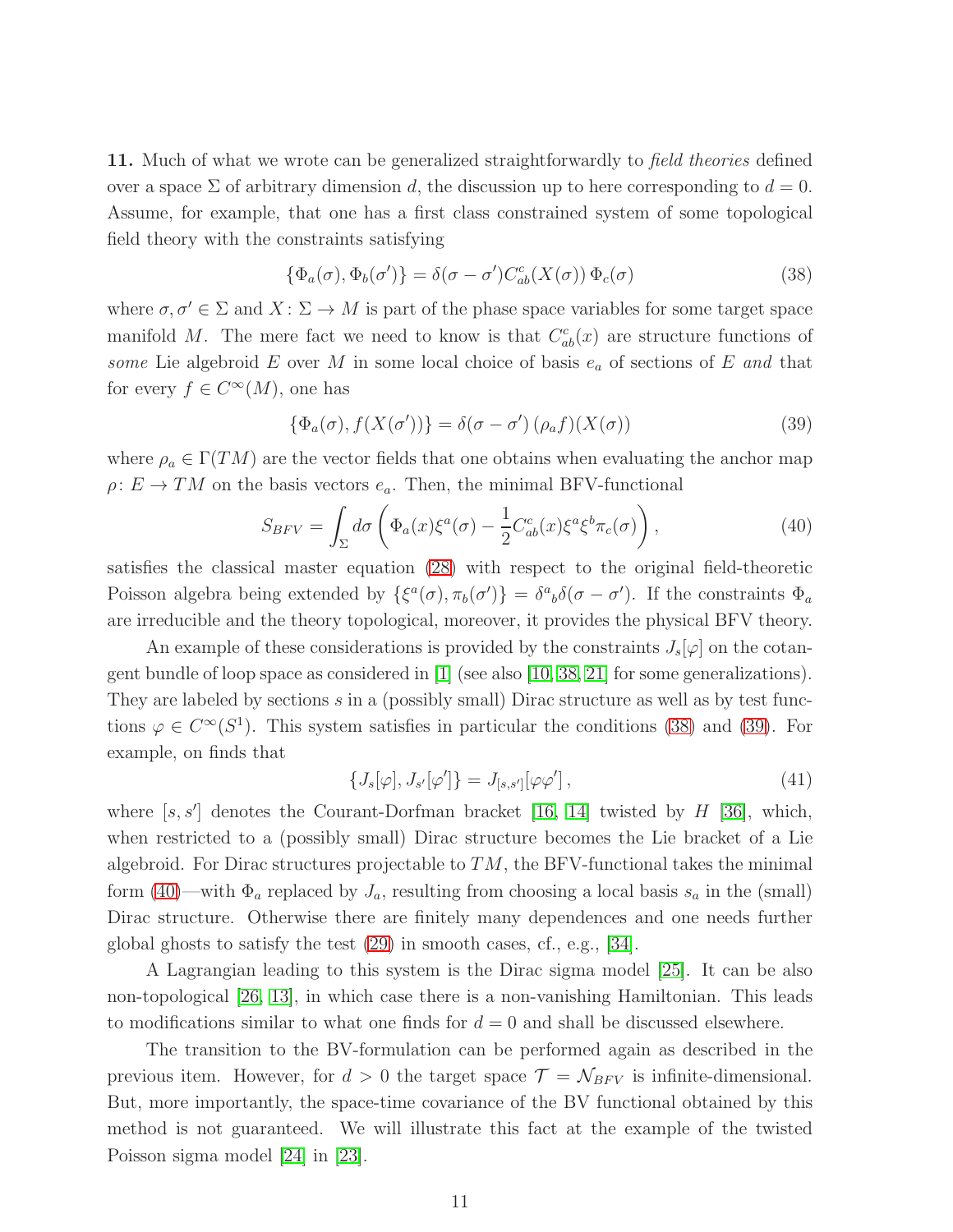### Acknowledgments

T.S. wants to thank Anton Alekseev for a long lasting and multiply inspiring friendship. N.I. thanks Anton Alekseev and the university of Geneva for the permission of his staying as a visiting scientist and their hospitality.

We gratefully acknowledge the interest and critical and important feedback of Albin Grataloup and Sylvain Lavau on earlier versions of this paper. We also thank Camille Laurent-Gengoux for remarks on the manuscript and Maxim Grigoriev for drawing our attention to the references [\[18,](#page-13-4) [19\]](#page-13-8) and [\[3\]](#page-12-6).

This work was supported by the project MODFLAT of the European Research Council (ERC) and the NCCR SwissMAP of the Swiss National Science Foundation.

# Note added

A complementary observation to the topic of this paper is that there is a canonical Lie algebroid structure defined over every coisotropic submanifold  $C$  [\[12\]](#page-13-14) or, infinite-dimensional on the Lagrangian level, over the space of solutions to the field equations [\[3\]](#page-12-6).

## <span id="page-12-5"></span>References

- <span id="page-12-3"></span>[1] A. Alekseev, T. Strobl, Current algebras and differential geometry, JHEP 0503 (2005) 035.
- [2] M. Alexandrov, M. Kontsevich, A. Schwartz and O. Zaboronsky, The Geometry of the master equation and topological quantum field theory, Int. J. Mod. Phys. A  $12$ (1997) 1405.
- <span id="page-12-6"></span><span id="page-12-0"></span>[3] G. Barnich, A Note on gauge systems from the point of view of Lie algebroids, AIP Conf. Proc. 1307 (2010) 7.
- <span id="page-12-1"></span>[4] I. A. Batalin, G. A. Vilkovisky, Relativistic S Matrix of Dynamical Systems with Boson and Fermion Constraints, Phys. Lett. B 69 (1977) 309.
- <span id="page-12-2"></span>[5] I. A. Batalin, G. A. Vilkovisky, Gauge Algebra And Quantization, Phys. Lett. B 102 (1981) 27.
- <span id="page-12-4"></span>[6] I. A. Batalin, G. A. Vilkovisky, Quantization Of Gauge Theories With Linearly Dependent Generators, Phys. Rev.  $D$  28 (1983) 2567, [Erratum-ibid.  $D$  30 (1984) 508].
- [7] I. A. Batalin, K. Bering, P. H. Damgaard, Superfield quantization, Nucl. Phys. B 515 (1998) 455.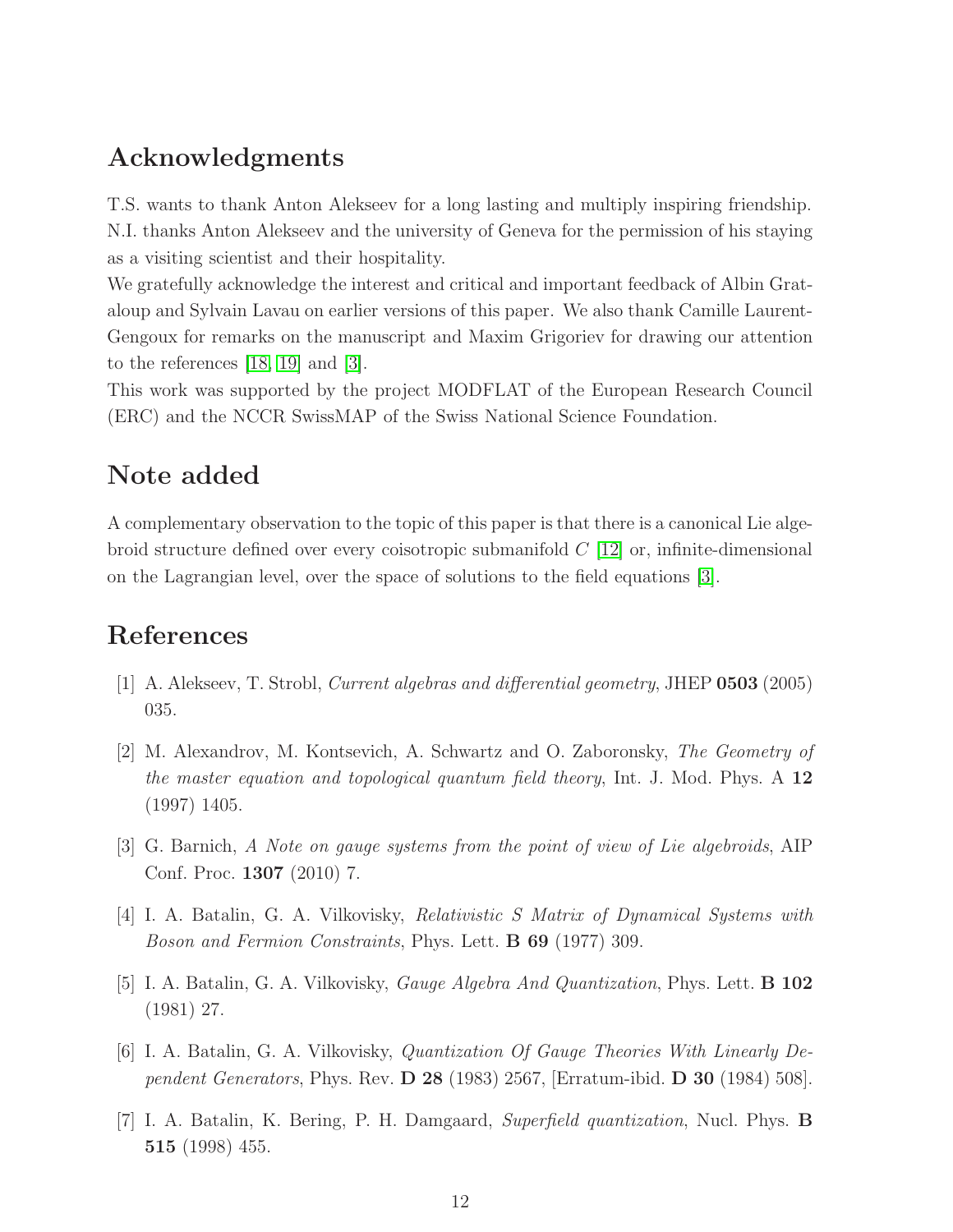- <span id="page-13-7"></span><span id="page-13-3"></span>[8] I. A. Batalin, K. Bering, P. H. Damgaard, Superfield formulation of the phase space path integral, Phys. Lett. B 446 (1999) 175.
- <span id="page-13-9"></span>[9] A. D. Blaom. Geometric structures as deformed infinitesimal symmetries. Trans. Amer. Math. Soc. 358 (2006) 3651.
- <span id="page-13-5"></span>[10] G. Bonelli, M. Zabzine, From current algebras for p-branes to topological M-theory, JHEP 0509 (2005) 015.
- <span id="page-13-14"></span> $[11]$  A. Cattaneo and G. Felder, On the AKSZ formulation of the Poisson sigma model, Lett. Math. Phys. 56 (2001) 163.
- <span id="page-13-13"></span>[12] A. Cattaneo and G. Felder, Relative formality theorem and quantisation of coisotropic submanifolds, Adv. Math. 208/2 (2007) 521.
- <span id="page-13-12"></span>[13] A. Chatzistavrakidis, A. Deser, L. Jonke, T. Strobl, Strings in Singular Space-Times and their Universal Gauge Theory, Annales Henri Poincare 18/8 (2017) 2641.
- <span id="page-13-0"></span>[14] T.J. Courant, Dirac manifolds, Trans. Am. Math. Soc. 319 (1990) 631.
- <span id="page-13-11"></span>[15] P. A. M. Dirac, Lectures on Quantum Mechanics, Yeshiva University Press, New York, 1964.
- <span id="page-13-2"></span>[16] I. Ya. Dorfman, *Dirac structures of integrable evolution equations*, Physics Lett.  $\bf{A}$ 125 (1987), 240.
- <span id="page-13-4"></span>[17] E. S. Fradkin, G. A. Vilkovisky, Quantization Of Relativistic Systems With Constraints, Phys. Lett. B 55 (1975) 224.
- <span id="page-13-8"></span>[18] M. A. Grigoriev, P. H. Damgaard, Superfield BRST charge and the master action, Phys. Lett. B 474 (2000) 323.
- <span id="page-13-1"></span>[19] M. A. Grigoriev, Parent formulations, frame-like Lagrangians, and generalized aux*iliary fields*, JHEP  $1212 (2012) 048$ .
- <span id="page-13-10"></span>[20] M. Henneaux and C. Teitelboim, Quantization of gauge systems, Princeton, USA: Univ. Pr. (1992) 520 p.
- <span id="page-13-6"></span>[21] N. Ikeda, K. Koizumi, Current Algebras and QP Manifolds, Int. J. Geom. Meth. Mod. Phys. 10 (2013) 1350024.
- [22] N. Ikeda, Lectures on AKSZ Sigma Models for Physicists, Noncommutative Geometry and Physics 4, Workshop on Strings, Membranes, and Topological Field Theory: World scientific, Singapore (2017) p.79.